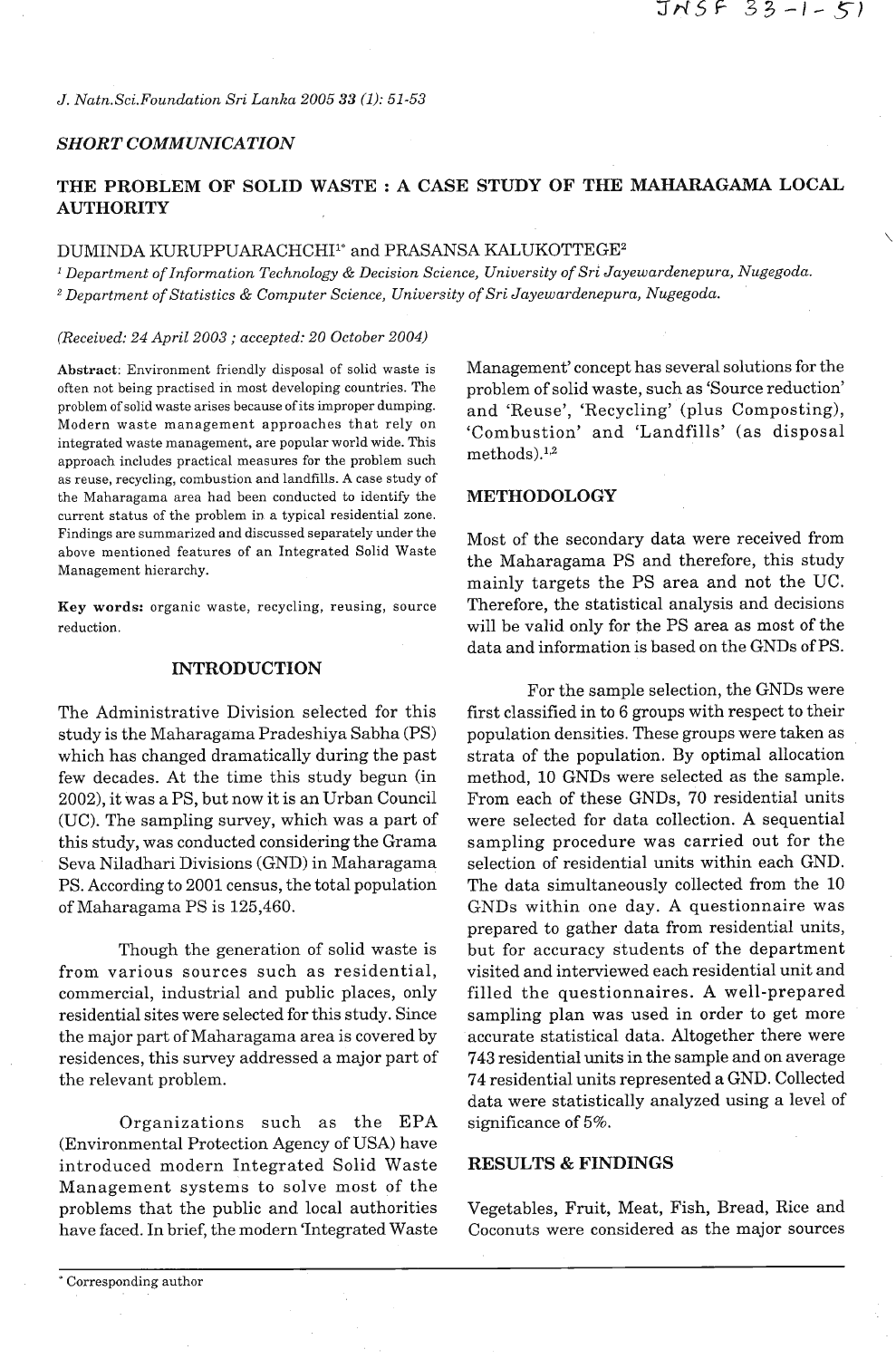of organic waste of the average consumption per month, per person, 41% is rice, 19% is bread 18% is vegetables 11% is fruit, 7% is fish, and 4% is meat. Consumption of reusable/recyclable material averaged 34 coconuts, 36 shopping bags, 10 news papers, 8 king coconuts, 1 battery, and 10 yogurt cups per household per month. Further statistical analysis confirmed that, the number of members in a family is positively related while family income is negatively related to usage of shopping bags. Monthly total usage of shopping bags in Maharagama PS lies between 1,078,993 and 1,197,353 at 95% confidence level. This is a considerable amount as polythene is not a bio degradable material. The reusable bags were being used by 20% of residents. Among them, 46% percent use degradable bags such as paper or fabric.

The way that the residents manage their daily waste output is an important factor to study the problem of solid waste. Generally most of the residents store waste temporarily, prior to final disposal. According to the survey data, most of the residents (49%) collect waste in shopping bags. Commonly, the bag is also thrown away with the waste. Therefore, using shopping bags increases the polythene content of the waste directly. Using reusable waste bins to collect waste until final disposal, is a better method. Almost 25% of the residents use a waste bin. The usage of shopping bags as waste containers was significantly less with educated (A/L or higher) mothers. Residents who handover the waste to PS, use a greater number of shopping bags and garbage bags provided by PS. Availability of free land space for the residents significantly decreases the usage of shopping bags and garbage bags provided by PS as waste containers. The maximum percentage (70%) of residents dispose their waste once or twice a day while 5.3% dispose their waste more than twice a day. Others disposal frequency is less than once a day. Further analysis verified that the usage of waste bins and PS bags significantly reduces the disposal frequency relative to shopping bag users. Out of food consumption, increment of vegetable, fruit, and bread usages significantly increase the disposal frequency while increment of rice consumption reduces it. Collection of waste by the PS covered 60% of the area. With this, almost half of the residents stated

that the collection was less than once a week and this frequency is sufficient considering the quantity of waste generated. The collection frequency is significantly high for areas with more than 75 houses than in the other areas.

Composting is an easier and important way of recycling organic waste materials. In domestic waste, a maximum percentage of organic' waste (commonly, food waste) can be expected. Organic waste is quickly and naturally degradable. The information on composting practice of residents indicated that only 17% of residents compost their waste. All of them use the compost for gardening and 10% use compost barrels while others do natural composting. Data showed that the education level of the housewife was an important factor to increase composting practice. Majority of the residents (50%) did not compost their organic waste due to lack of time. The space was not adequate for 22% of the residents and 19% were not interested in composting.

## **CONCLUSION**

Most of the waste in the sample area was organic (mainly food residues). Out of non-organic consumable material, shopping bags contribute most to the waste. Large number of households use shopping bags as waste containers. Less number of residents compost their waste and this practice is significantly affected by the level of the education of the housewives. The service provided by Pradeshiya Sabha is not adequate in comparison to the population density of the area.

Composting practices can be increased by educating the housewives. Also separated collection of waste will lead to efficient collection of reusable and recyclable material by the local authority. This will also reduce the ground capacity needed for landfilling and other disposal methods.

### **References**

1. EPA (1989). *Decision Makers Guide to Solid Waste Management,* Environmental Pollution Agency, Washington DC, USA..